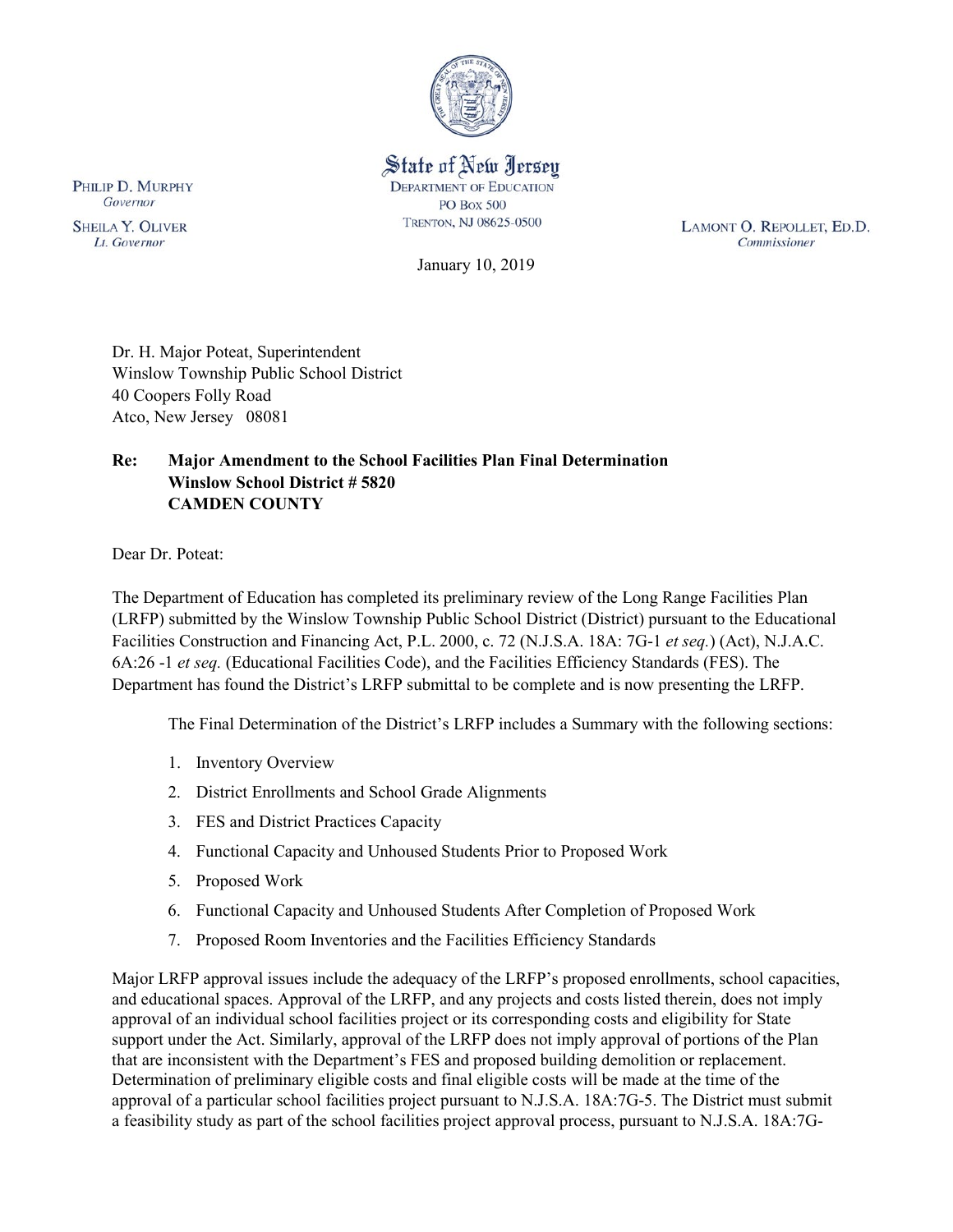7b, to support proposed building demolition or replacement. The feasibility study should demonstrate that a building might pose a risk to the safety of the occupants after rehabilitation or that rehabilitation is not cost-effective.

Following the approval of the LRFP, the District may submit an amendment to the approved LRFP for Department review. Unless and until an amendment to the LRFP is submitted to and approved by the Commissioner of the Department of Education pursuant to N.J.S.A. 18A:7G-4(c), the approved LRFP shall remain in effect. The District may proceed with the implementation of school facilities projects that are consistent with the approved LRFP whether or not the school facilities project contains square footage that may be ineligible for State support.

We trust that this document will adequately explain the Final Determination and allow the District to move forward with the initiation of projects within its LRFP. Please contact your Educational Facilities Specialist Jeanne Dunn at the Department's Office of School Facilities with any questions regarding this matter at (609) 376-3675 or by email to *jeanne.dunn@doe.nj.gov*, or feel free to contact me directly at (609) 376-3701 or by email to *bernie.piaia@doe.nj.gov*.

Sincerely,

Bernard E. Piara Jr.

Bernard E. Piaia, Jr., Director Office of School Facilities *BEP:jrd*

## **Enc: Major LRFP Amendment Approval**

c: Lamont O. Repollet, Commissioner of Education Kevin Dehmer, Chief Financial Officer and Assistant Commissioner, Division of Finance Jeanne Dunn, Educational Facilities Specialist, Office of School Facilities Lovell Pugh-Bassett, Office of the Executive County Superintendent, Camden County Suzanne Abdill, Office of the Executive County Business Official, Camden County Tyra McCoy-Boyle, District Business Administrator Bob Garrison, Jr., Garrison Associates, District Consultants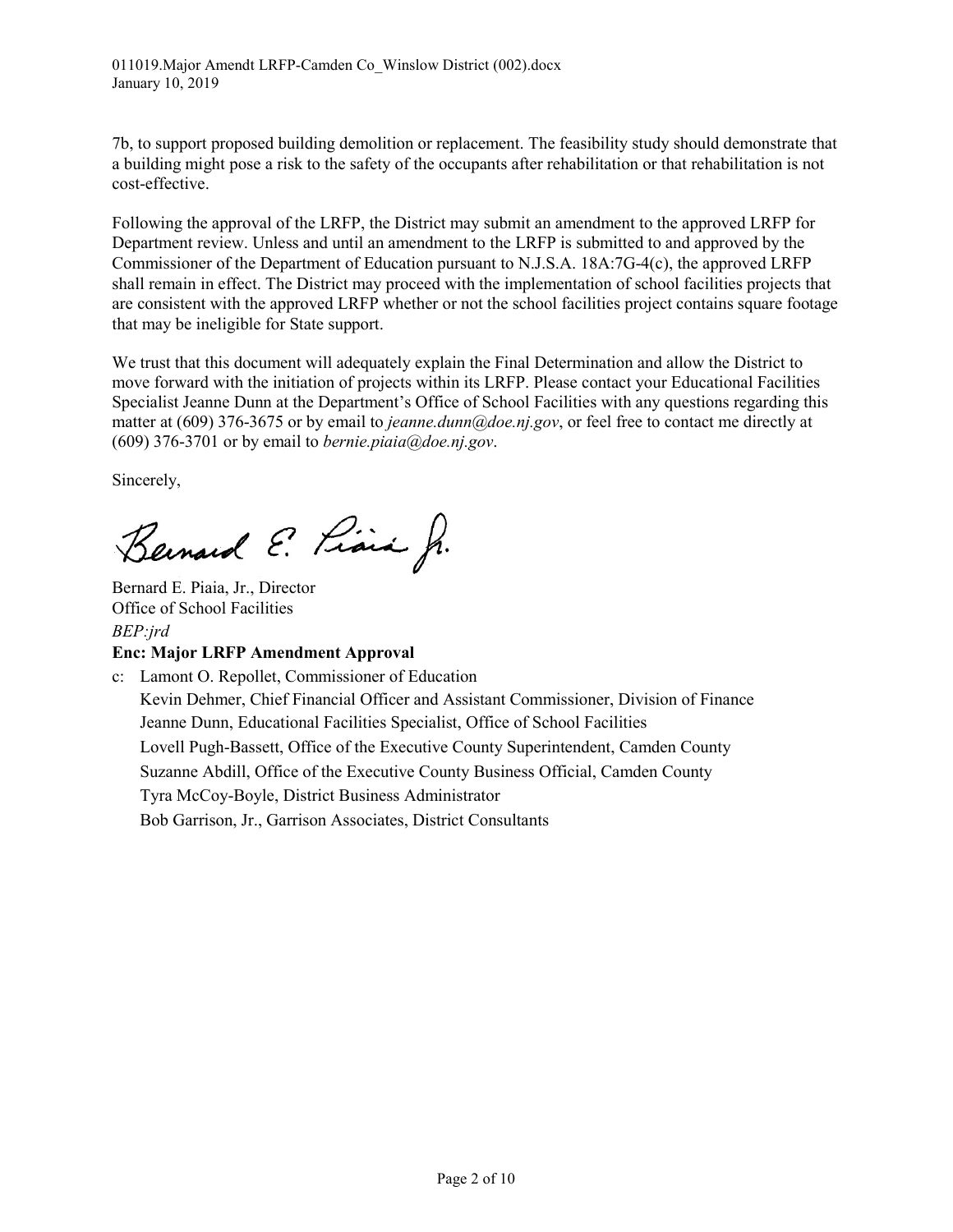## LONG-RANGE FACILITIES PLAN

# **Final Determination Summary**

#### Winslow Township Public School District #5820

The Department of Education (Department) has completed its review of the Long-Range Facilities Plan (LRFP or Plan) submitted by the **Winslow Township School District** pursuant to the Educational Facilities Construction and Financing Act, P.L. 2000, c.72 (N.J.S.A. 18A:7G-1 *et seq*.) (Act), N.J.A.C. 6A:26-1 et seq. (Educational Facilities Code), and the Facilities Efficiency Standards (FES).

This is the Department's Final Determination Summary (Summary) of the LRFP. The Summary is based on the standards set forth in the Act, the Educational Facilities Code, the FES, District entered data in the LRFP and Project Application and Tracking System (LRFP website), and District supplied supporting documentation. The Summary consists of seven sections. The referenced reports in *italic* text are standard LRFP reports available on the Department's LRFP website.

#### **1. Inventory Overview**

The District provides services for students in grades PK-12. The predominant existing school grade configuration is PK-3 and 4-6 for elementary/middle school, 7-8 for middle school and 9-12 for high school. The predominant proposed school grade configuration is unchanged. The District is classified as a Regular Operating District for funding purposes.

The District identified existing and proposed schools, sites, buildings, playgrounds, playfields, and parking lots in its LRFP. The total number of existing and proposed district-owned or leased schools, sites, and buildings are listed in Table 1. A detailed description of each asset can be found in the LRFP website report titled *"Site Asset Inventory Report."* 

|                                                      | <b>Existing</b> | <b>Proposed</b> |
|------------------------------------------------------|-----------------|-----------------|
| Sites:                                               |                 |                 |
| Total Number of Sites                                |                 |                 |
| Number of Sites with no Buildings                    |                 |                 |
| Number of Sites with no Instructional Buildings      |                 |                 |
| <b>Schools and Buildings:</b>                        |                 |                 |
| Total Number of Schools / Schools with Enrollment    | 9/9             | 978             |
| <b>Total Number of Instructional Buildings</b>       | ч               |                 |
| Total Number of Administrative and Utility Buildings | 14              |                 |
| <b>Total Number of Athletic Facilities</b>           |                 |                 |
| <b>Total Number of Parking Facilities</b>            |                 |                 |
| <b>Total Number of Temporary Facilities</b>          |                 |                 |

#### **Table 1: Inventory Summary**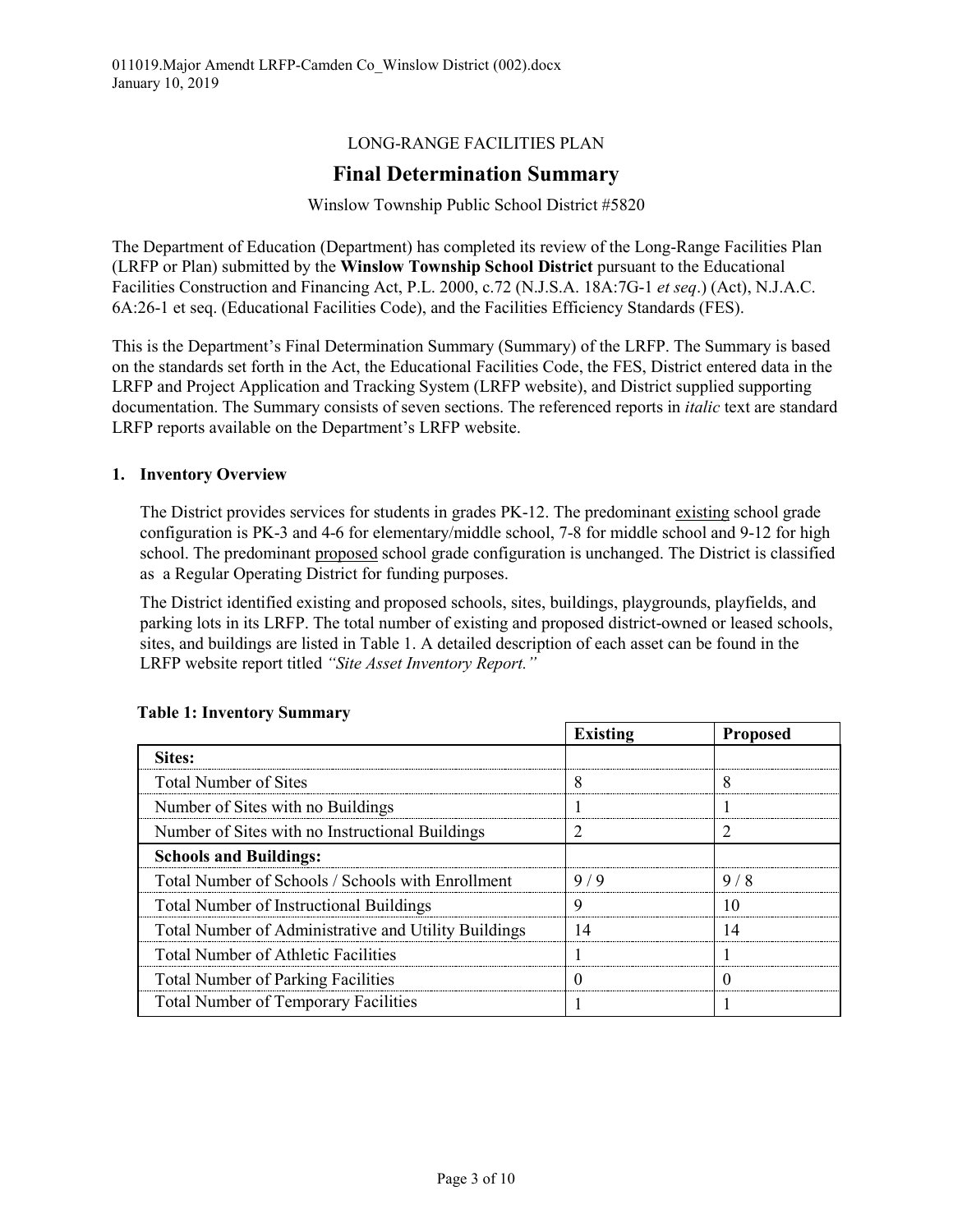**As directed by the Department, incomplete school facilities projects that have project approval from the Department are represented as "existing" in the Plan.** District schools with incomplete approved projects that include new construction or the reconfiguration of existing program space are as follows: N/A.

Major conclusions are as follows:

- The District is proposing to maintain the existing number of District-owned or leased sites.
- The District is proposing to maintain the existing number of District-owned or operated schools.
- The District is proposing to increase the existing number of District-owned or leased instructional buildings.
- The District is proposing to maintain the existing number of District-owned or leased noninstructional buildings.

**FINDINGS** The Department has determined that the proposed inventory is adequate for review of the District's LRFP. However, the LRFP determination does not imply approval of an individual school facilities project listed within the LRFP. The District must submit individual project applications for project approval. If building demolition or replacement is proposed, the District must submit a feasibility study, pursuant to N.J.S.A. 18A:7G-7b, as part of the application for the specific school facilities project.

#### **2. District Enrollments and School Grade Alignments**

The District determined the number of students, or "proposed enrollments," to be accommodated in the LRFP on a district-wide basis and in each school. The District's existing and proposed enrollments and the cohort-survival projection provided by the Department on the LRFP website are listed in Table 2. Detailed information can be found in the LRFP website report titled "*Enrollment Projection Detail."* Existing and proposed school enrollments and grade alignments can be found in the report titled *"Enrollment and School Grade Alignment."*

|                          | <b>Current Enrollments</b> | <b>District Proposed Enrollments</b> |
|--------------------------|----------------------------|--------------------------------------|
| Grades K-12:             |                            |                                      |
| Grades K-5, incl. SCSE*  | 2193                       | 2099                                 |
| Grades 6-8, incl. SCSE   | 1121                       | 1263                                 |
| Grades 9-12, incl. SCSE  | 1273                       | 1168                                 |
| <b>Totals K-12</b>       | 4587                       | 4530                                 |
| <b>Pre-Kindergarten:</b> |                            |                                      |
| Pre-Kindergarten, Age 3  | 71                         |                                      |
| Pre-Kindergarten, Age 4  | 171                        | 171                                  |
| Pre-Kindergarten, SCSE   | Undifferentiated           | Undifferentiated                     |

#### **Table 2: Enrollment Comparison**

NOTES: \*Term "*SCSE" = Self-Contained Special Education*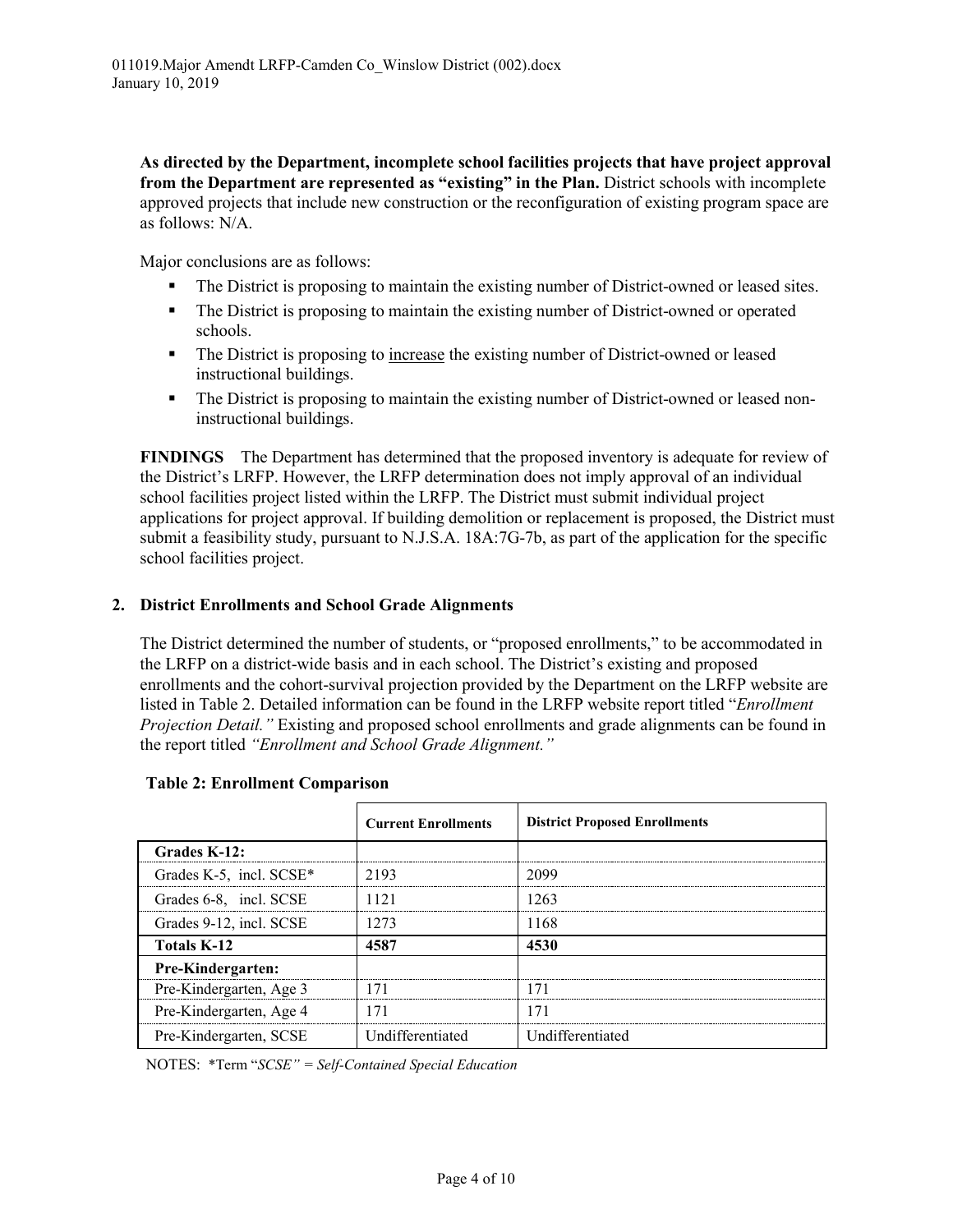Major conclusions are as follows:

- The District did not elect to use the Department's LRFP website projection. Supporting documentation was submitted to the Department as required to justify the proposed enrollments.
- The District is planning for steady enrollments.

**FINDINGS** The Department has determined that the District's proposed enrollments are supportable for review of the District's LRFP. The Department will require a current enrollment projection at the time an application for a school facilities project is submitted incorporating the District's most recent Fall Enrollment Report in order to verify that the LRFP's planned capacity is appropriate for the updated enrollments.

## **3. FES and District Practices Capacity**

The proposed room inventories for each school were analyzed to determine whether the LRFP provides adequate capacity for the proposed enrollments. The first two capacity calculation methods, called *"FES Capacity"* and *"District Practices Capacity,"* were used to assess existing and proposed school capacity in accordance with the FES and District program delivery practices. A third capacity calculation called *"Functional Capacity"* determines Unhoused Students and potential State support for school facilities projects. Functional Capacity is analyzed in Section 5 of this Summary.

- *FES Capacity* only assigns capacity to pre-kindergarten *(if district-owned or operated),* kindergarten, general Grades 1-12, and self-contained special education classrooms. No other room types are considered to be capacity-generating**.** Class size is based on the FES and is prorated for classrooms that are sized smaller than FES classrooms. FES Capacity is most accurate for elementary schools, or schools with non-departmentalized programs, in which instruction is "homeroom" based. This capacity calculation may also be accurate for middle schools depending upon the program structure. However, this method usually significantly understates available high school capacity since specialized spaces that are typically provided in lieu of general classrooms are not included in the capacity calculations.
- *District Practices Capacity* allows the District to include specialized room types in the capacity calculations and adjust class size to reflect actual district practices. This calculation is used to review capacity and enrollment coordination in middle and high schools.

A capacity utilization factor in accordance with the FES is included in both capacity calculations. A 90% capacity utilization rate is applied to classrooms serving grades K-8. An 85% capacity utilization rate is applied to classrooms serving grades 9-12. A 100% capacity utilization factor is applied to preschool classrooms.

Table 3 provides a summary of existing and proposed district-wide capacities. Detailed information can be found in the LRFP website report titled "*FES and District Practices Capacity."*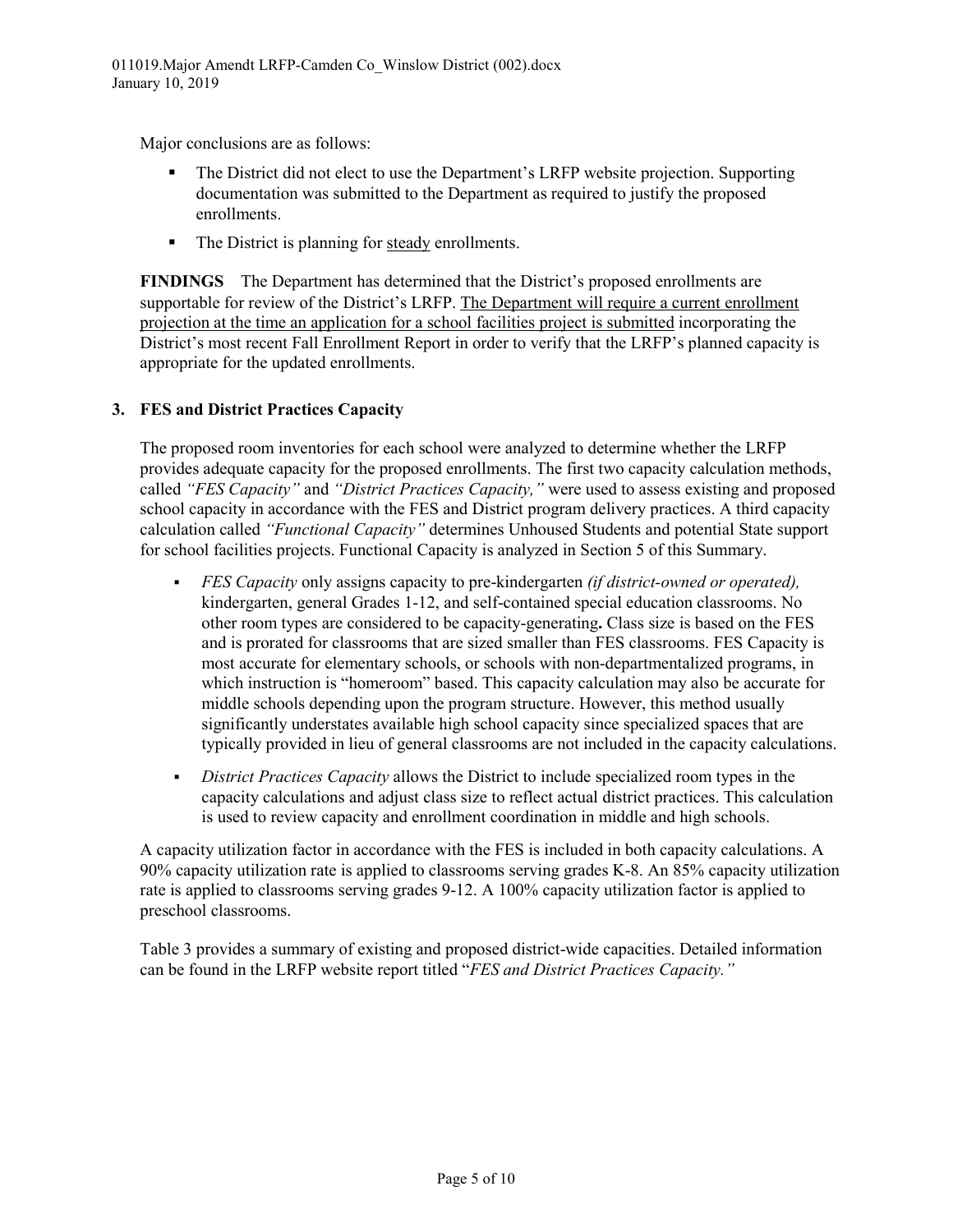|                                          | <b>Total FES Capacity</b> | <b>Total District Practices Capacity</b> |
|------------------------------------------|---------------------------|------------------------------------------|
| (A) Proposed Enrollments                 | 4872                      | 1872                                     |
| (B) Existing Capacity                    | 5113                      | 6214                                     |
| <i>*Existing Capacity Status (B)-(A)</i> | $+241$                    | $+1342$                                  |
| (C) Proposed Capacity                    | 5256                      | 6416                                     |
| <i>*Proposed Capacity Status (C)-(A)</i> |                           | $+1544$                                  |

|  |  | <b>Table 3: FES and District Practices Capacity Summary</b> |
|--|--|-------------------------------------------------------------|
|  |  |                                                             |

*\* Positive nos. signify surplus capacity; negative nos. signify inadequate capacity. Negative values for District Practices capacity are acceptable if proposed enrollments do not exceed 100% capacity utilization.*

Major conclusions are as follows:

- The District has appropriately coordinated proposed school capacities and enrollments in the LRFP.
- Adequate justification has been provided by the District if capacity for a school deviates from the proposed enrollments by more than 5%.

**FINDINGS** The Department has determined that the proposed District capacity, in accordance with the proposed enrollments, is adequate for review of the District's LRFP. The Department will require a current enrollment projection and room assignments and capacities at the time an application for a school facilities project is submitted, incorporating the District's most recent Fall Enrollment Report, in order to verify that the LRFP's planned capacity meets the District's updated enrollments.

#### **4. Functional Capacity and Unhoused Students Prior to Proposed Work**

*Functional Capacity* was calculated and compared to the proposed enrollments to provide a preliminary estimate of Unhoused Students and new construction funding eligibility. Functional Capacity is the adjusted gross square footage of a school building *(total gross square feet minus excluded space)* divided by the minimum area allowance per Full-time Equivalent student for the grade level contained therein. Unhoused Students is the number of students projected to be enrolled in the District that exceeds the Functional Capacity of the District's schools pursuant to N.J.A.C. 6A:26-  $2.2(c)$ .

*"Excluded Square Feet"* in the LRFP Functional Capacity calculation includes (1) square footage exceeding the FES for any pre-kindergarten, kindergarten, general education, or self-contained special education classroom; (2) grossing factor square footage *(corridors, stairs, mechanical rooms, etc.)* that exceeds the FES allowance, and (3) square feet proposed to be demolished or discontinued from use. Excluded square feet may be revised during the review process for individual school facilities projects.

Table 4 provides a preliminary assessment of Functional Capacity, Unhoused Students, and Estimated Maximum Approved Area for the various grade groups in accordance with the FES. Detailed information concerning the calculation and preliminary excluded square feet can be found in the LRFP website reports titled *"Functional Capacity and Unhoused Students*" and *"Functional Capacity Excluded Square Feet."*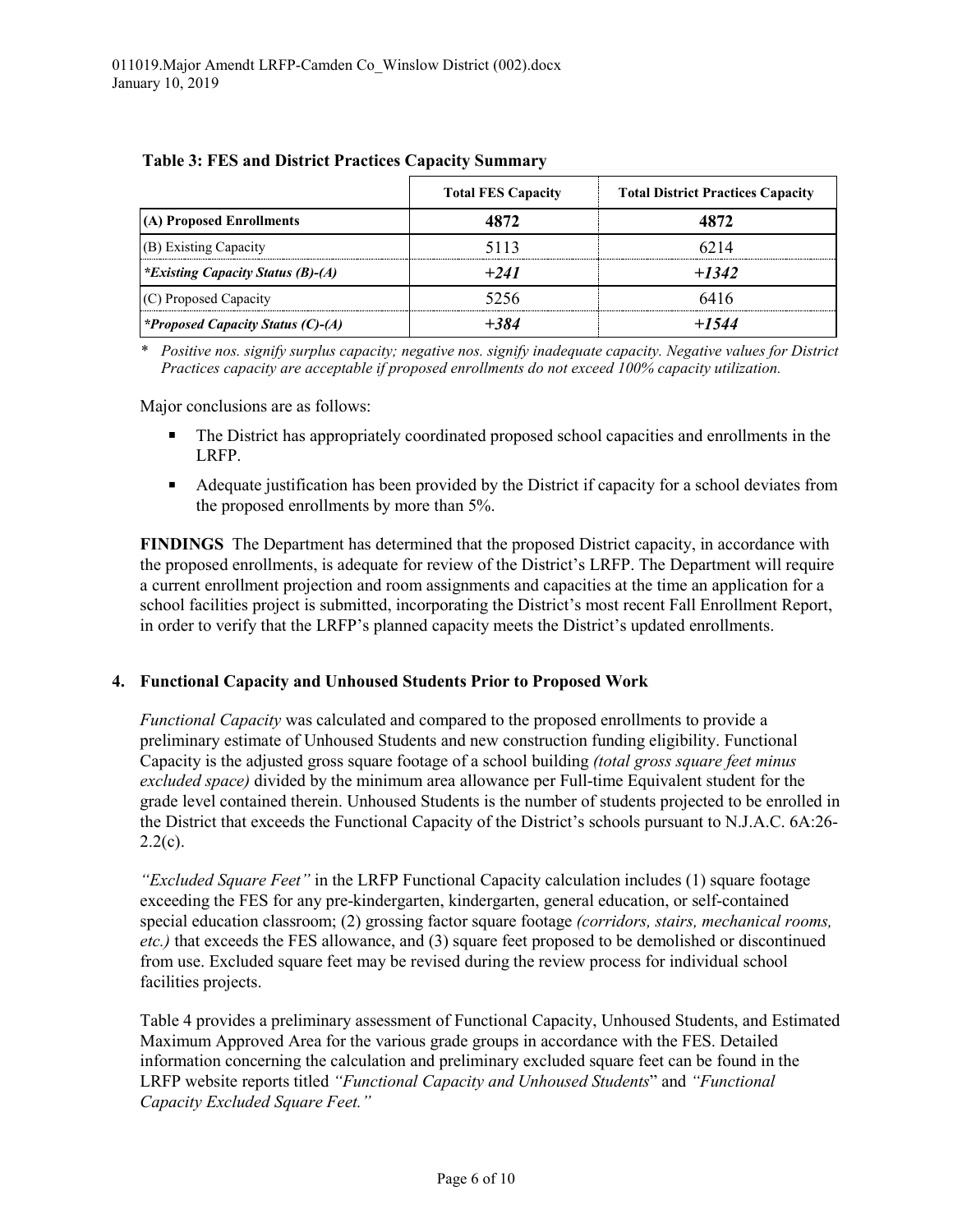| Table 4: Functional Capacity and Unhoused Students Prior to Proposed Work |  |  |
|---------------------------------------------------------------------------|--|--|
|                                                                           |  |  |

*\*Pre-kindergarten students are not included in these calculations.* 

Major conclusions are as follows:

- The calculations for "Estimated Existing Functional Capacity" do not include school facilities projects that have been approved by the Department but were not under construction or complete at the time of Plan submission.
- The District, based on the preliminary LRFP assessment, does not have Unhoused Students for the following FES grade groups: K-5, 6-8, 9-12.
- The District, based on the preliminary LRFP assessment, has Unhoused Students for the following FES grade groups: None.
- Pre-kindergarten students are not included in these calculations, **however** a quick review of the Functional Capacity Report indicates zero (0) PK unhoused students for both existing and proposed conditions, and no eligible gross square footage available for New Construction). A determination of square footage eligible for State support will be made at the time an application for a specific school facilities project is submitted to the Department for review and approval.
- **The District is proposing to demolish or discontinue the use of existing District-owned** instructional space. The Functional Capacity calculation excludes square feet proposed to be demolished or discontinued for the following FES grade groups: K-5, 6-8.

**FINDINGS** Functional Capacity and Unhoused Students calculated in the LRFP are preliminary estimates. Justification for square footage in excess of the FES and the determination of additional excluded square feet, demolition, reassignment, Preliminary Eligible Costs (PEC), Final Eligible Costs (FEC), etc. will be included in the review process for specific school facilities projects. A feasibility study undertaken by the District is required if building demolition or replacement is proposed per N.J.A.C. 6A:26-2.3(b)(10).

## **5. Proposed Work**

The District was instructed to review the condition of its facilities and sites and to propose corrective *"system"* and *"inventory"* actions in its LRFP. *"System"* actions upgrade existing conditions without changing spatial configuration or size. Examples of system actions include new windows, finishes,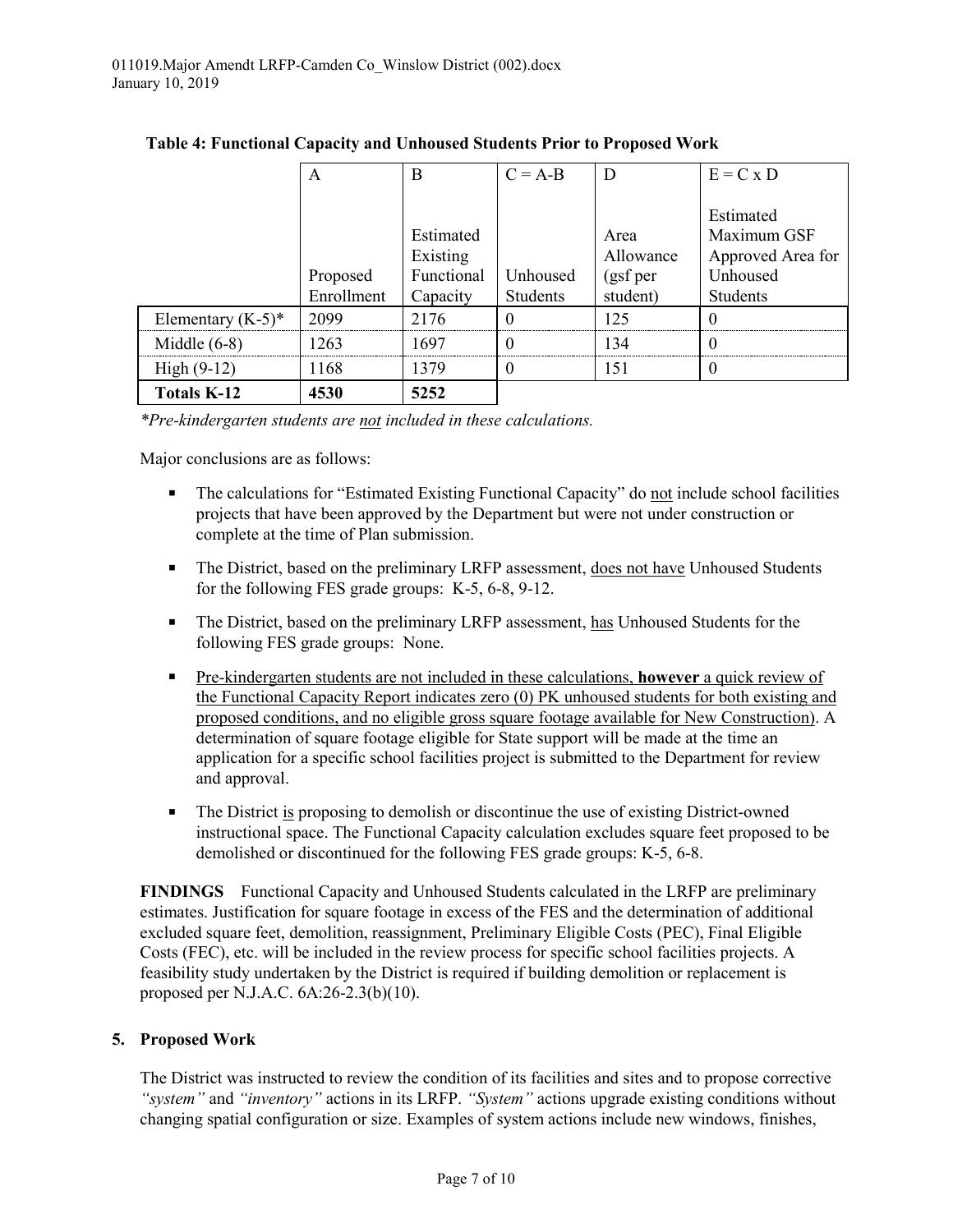and mechanical systems. *"Inventory"* actions address space problems by removing, adding, or altering sites, schools, buildings and rooms. Examples of inventory actions include building additions, the reconfiguration of existing walls, or changing room use.

Table 5 summarizes the type of work proposed in the District's LRFP for instructional buildings. Detailed information can be found in the LRFP website reports titled *"Site Asset Inventory," "LRFP Systems Actions Summary," and "LRFP Inventory Actions Summary."* 

**Table 5: Proposed Work for Instructional Buildings**

| <b>Type of Work</b>                                        | <b>Work Included in LRFP</b> |
|------------------------------------------------------------|------------------------------|
| <b>System Upgrades</b>                                     | Yes                          |
| <b>Inventory Changes</b>                                   |                              |
| Room Reassignment or Reconfiguration                       |                              |
| <b>Building Addition</b>                                   | Yes                          |
| New Building                                               | Yes                          |
| Partial or Whole Building Demolition or Discontinuation of | Yes                          |
| New Site                                                   |                              |

Major conclusions are as follows:

- The District has proposed system upgrades in one or more instructional buildings.
- The District has proposed inventory changes, including new construction, in one or more instructional buildings.
- The District has not proposed new construction in lieu of rehabilitation in one or more instructional buildings.

Please note that costs represented in the LRFP are for capital planning purposes only. Estimated costs are not intended to represent preliminary eligible costs or final eligible costs of approved school facilities projects.

The Act (N.J.S.A. 18A:7G-7b) provides that all school facilities shall be deemed suitable for rehabilitation unless a pre-construction evaluation undertaken by the District demonstrates to the satisfaction of the Commissioner that the structure might pose a risk to the safety of the occupants even after rehabilitation or that rehabilitation is not cost-effective. Pursuant to N.J.A.C. 6A:26- 2.3(b)(10), the Commissioner may identify school facilities for which new construction is proposed in lieu of rehabilitation for which it appears from the information presented that new construction is justified, provided, however, that for such school facilities so identified, the District must submit a feasibility study as part of the application for the specific school facilities project. The cost of each proposed building replacement is compared to the cost of additions or rehabilitation required to eliminate health and safety deficiencies and to achieve the District's programmatic model.

Facilities used for non-instructional or non-educational purposes are ineligible for State support under the Act. However, projects for such facilities shall be reviewed by the Department to determine whether they are consistent with the District's LRFP and whether the facility, if it is to house students (full or part time) conforms to educational adequacy requirements. These projects shall conform to all applicable statutes and regulations.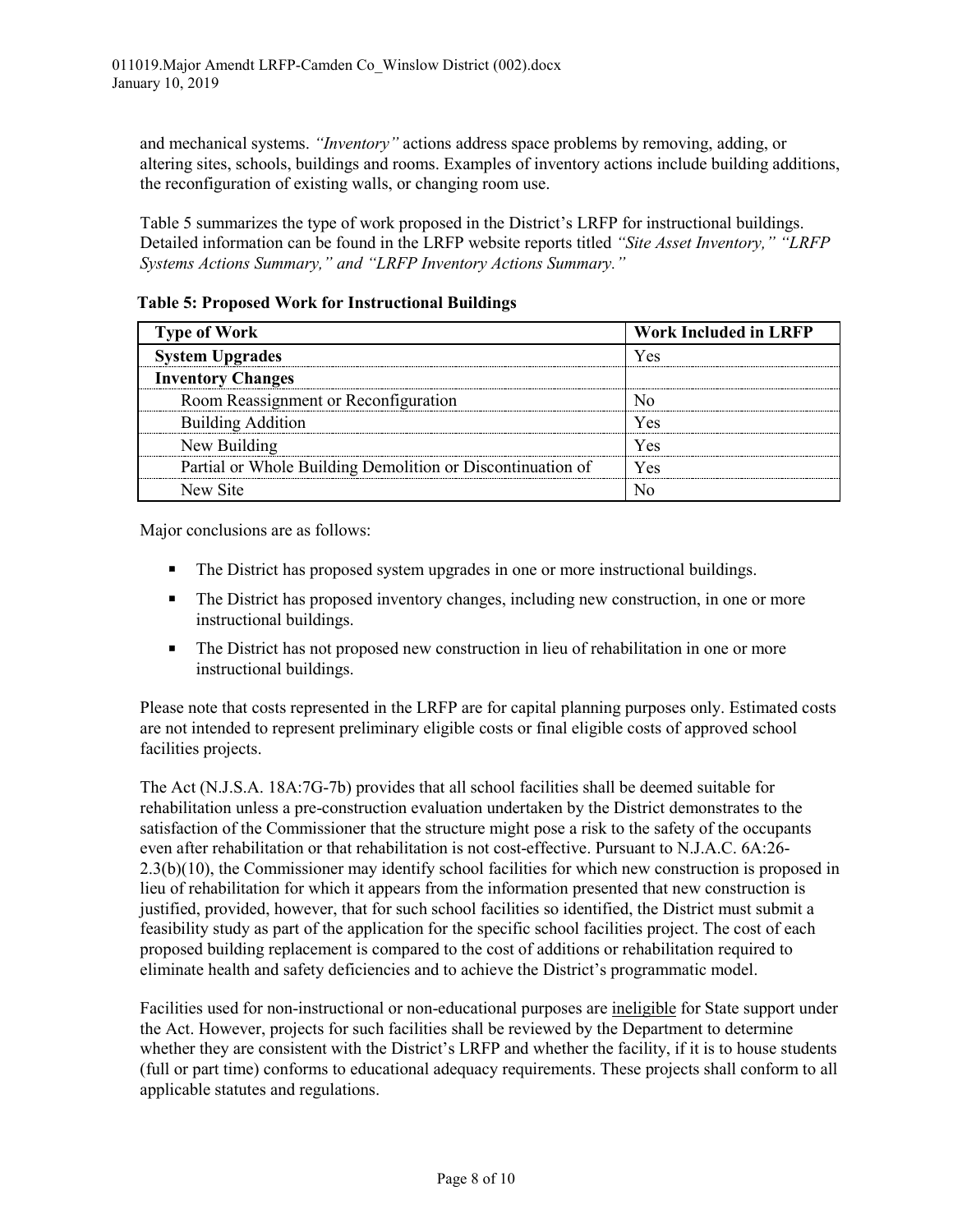**FINDINGS** The Department has determined that the proposed work is adequate for review of the District's LRFP. However, Department approval of proposed work in the LRFP does not imply that the District may proceed with a school facilities project. The District must submit individual project applications with cost estimates for Department project approval. Both school facilities project approval and other capital project review require consistency with the District's approved LRFP.

## **6. Functional Capacity and Unhoused Students After Completion of Proposed Work**

The *Functional Capacity* of the District's schools *after* completion of the scope of work proposed in the LRFP was calculated to highlight any remaining Unhoused Students.

Table 6 provides a preliminary assessment of Unhoused Students and Estimated Remaining Maximum Area after completion of new construction proposed in the LRFP, if applicable. Detailed information concerning the calculation can be found in the website report titled *"Functional Capacity and Unhoused Students.*"

|                      | Estimated<br>Maximum GSF<br>Approved Area<br>for Unhoused<br><b>Students</b> | Total New<br><b>GSF</b><br>Proposed | Proposed<br>Functional<br>Capacity after<br>Construction | Unhoused<br>Students after<br>Construction | Estimated<br>Maximum GSF<br>Area for<br>Unhoused<br>Students<br>Remaining |
|----------------------|------------------------------------------------------------------------------|-------------------------------------|----------------------------------------------------------|--------------------------------------------|---------------------------------------------------------------------------|
| Elementary $(K-5)^*$ |                                                                              | 4527                                | 2292                                                     |                                            |                                                                           |
| Middle $(6-8)$       |                                                                              | 1500                                | 1708                                                     |                                            |                                                                           |
| High $(9-12)$        |                                                                              | 17582                               | 1495                                                     | $\mathbf{U}$                               |                                                                           |
| <b>Totals K-12</b>   |                                                                              | 33609                               |                                                          |                                            |                                                                           |

#### **Table 6: Functional Capacity and Unhoused Students After Completion of Proposed Work**

*\*Pre-kindergarten students are not included in these calculations.*

Major conclusions are as follows:

- New construction is proposed for the following K-12 grade groups:  $K-5$ , 6-8, 9-12.
- Proposed new construction exceeds the estimated maximum area allowance for Unhoused Students prior to the completion of the proposed work for the following grade groups: All.
- The District, based on the preliminary LRFP assessment, will have Unhoused Students after completion of the proposed LRFP work for the following grade groups: None.

**FINDINGS** Functional Capacity and Unhoused Students calculated in the LRFP are preliminary estimates. Justification for square footage in excess of the FES and the determination of additional excluded square feet, demolition, reassignment, Preliminary Eligible Costs (PEC), Final Eligible Costs (FEC), etc. will be included in the review process for specific school facilities projects. A feasibility study undertaken by the District is required if building demolition or replacement is proposed per N.J.A.C. 6A:26-2.3(b)(10).